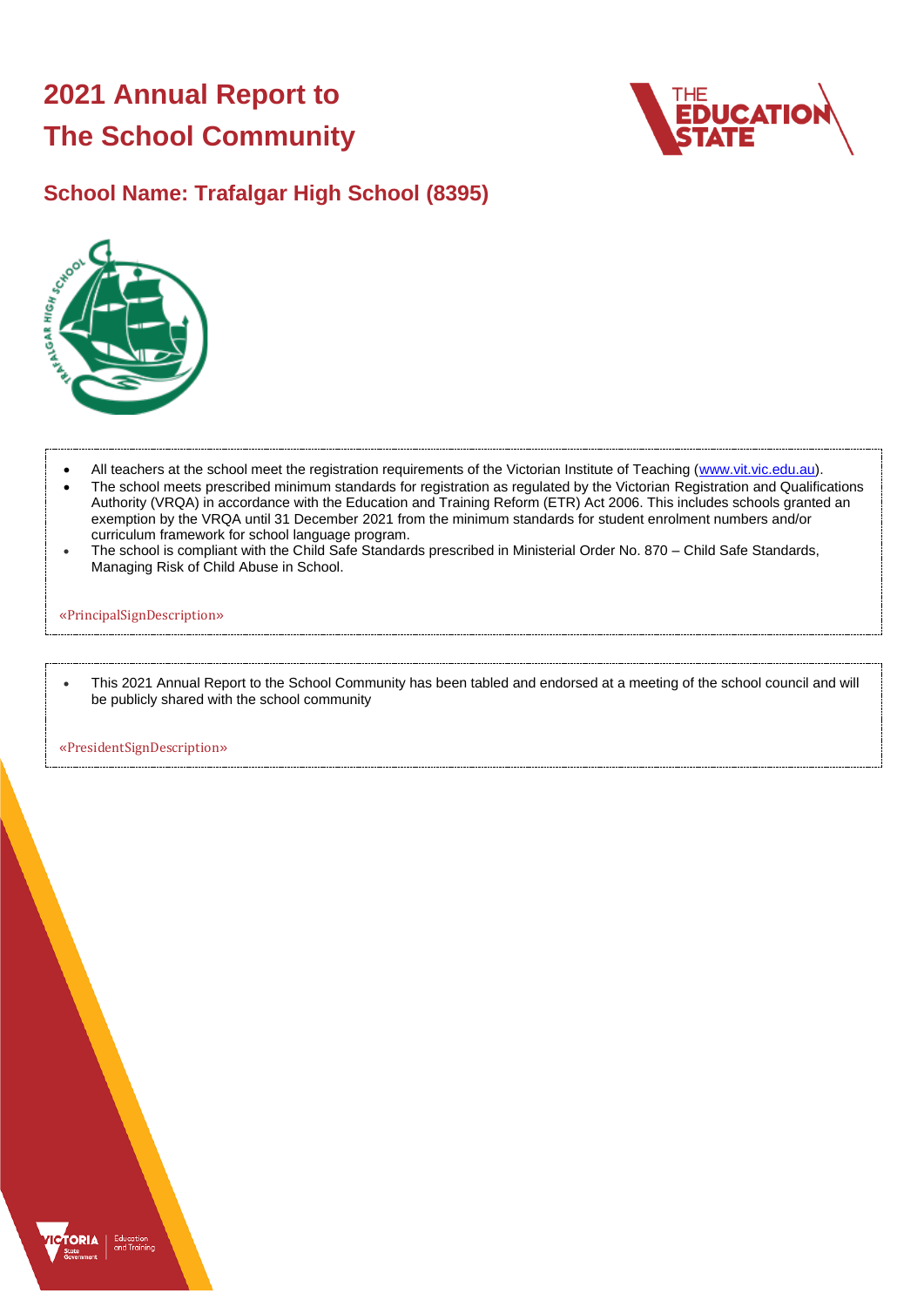## **About Our School**

#### School context

Trafalgar High School is located in the regional township of Trafalgar in the LGA of Baw Baw Shire. With an enrolment of 762 students during 2021 in a township of 5000 people it is a school of choice for many families. 2 percent of students had English as an additional language and 3 percent were Aboriginal or Torres Strait Islander. It is also unique in that it has on average 35 feeder primary schools every year, which means a focus on transition and settling into life at high school is a priority for our year 7 students. During the period of the pandemic it is evident this is of paramount importance for students commencing high school life at Trafalgar. Many of our students access school through the Vline public transport system. Students travel to Trafalgar High School from well beyond the geographical boundaries of the township, coming in by public transport. The school also has a Select Entry Accelerated Learning (SEAL) program and is a member of the SEAL Academy of schools within Victoria. The school operates with a junior (year 7 and years 8 – 9) and senior (years 10 -12) sub-school structure. A range of programs are on offer; a broad range of VCE subjects where students in years 10 and 11 are encouraged to take an early access VCE subject; VCAL at foundation, intermediate and senior level. At year 9 students are involved in the Rubicon leadership program or the Trade Training Pathways Program. Trafalgar High School is dedicated to providing a valuable education that aims for excellence through creating opportunity for every student in its community. The program offered at the school is comprehensive including a strong academic curriculum that is well balanced across the Key Learning Domains and a variety and range of extra-curricular activities that enhance learning opportunities for all students. The offering of programs include music, sporting activities, science, mathematics and ICT competitions, camps and bi-annual international educational tours to Indonesia, Fiji and Italy (postponed during 2020 and 2021due to COVID restrictions). The commitment to learning for all students is a core belief and value at Trafalgar High School. Academically Trafalgar High School provides for a wide range of students with the school having an accredited Select Entry Accelerated Learning Program that caters for high achieving students, a supportive literacy program that provides assistance to students, tutoring programs offered specifically for VCE students, point of entry learning for mathematics and English programs, successive high achievement in VCE results and excellent On Track data. Striving to meet the needs of all students whereby they can experience success through their efforts is undertaken in a learning environment where high aspiration and effort is encouraged.

The vision of Trafalgar High School is to provide a caring, supportive and challenging learning environment where all students have the opportunity to achieve and develop as lifelong learners who actively participate in their community. The school values of: aspiration, excellence, collaboration and integrity incorporate the overall approaches in the school of providing a program to enhance learning for all students in a culture of best practice whilst supported in a caring environment. They are the platform for all relationships and interactions. Trafalgar High School is a Resilience Rights and Respectful Relationship lead school also incorporating Positive Education to use the science of Positive Psychology with best practice teaching to encourage and support individuals, schools and communities to flourish. These are explicitly taught in the schools' Growth for Learning period (G4L). Students are supported throughout their year's 7 – 12 education in a safe and caring learning environment where the tenets of positive education, mindfulness and restorative practice form the basis of the engagement and wellbeing approaches. The school is a registered 'Safe School'. The growth in the regional 'Head Start' program to support senior students with a joint school and work based program has supported successful pathways and outcomes for students through our senior pathways program. The student leadership program provides a number of leadership developmental opportunities; this is inclusive of students from years 7 through to 12.

The school's socio-economic value based on the Student Family Occupation and Education Index is at medium.

A balanced approach to the development of the whole child is also of paramount importance and fundamental in the education philosophy of the school. An ongoing focus on pedagogical practices has involved the continuing development of the school's instructional model even through remote learning using this as a template to inform remote learning approaches. A strong sense of community is also important at Trafalgar High School which involves partnerships with community and community organisations. These are vital in building and strengthening a sense of connectedness and are evident through our partnerships with Trafalgar Youth Resource Centre which is instrumental in the very successful mentoring program, Broadening Horizons Program provides the conduit for inquiry and project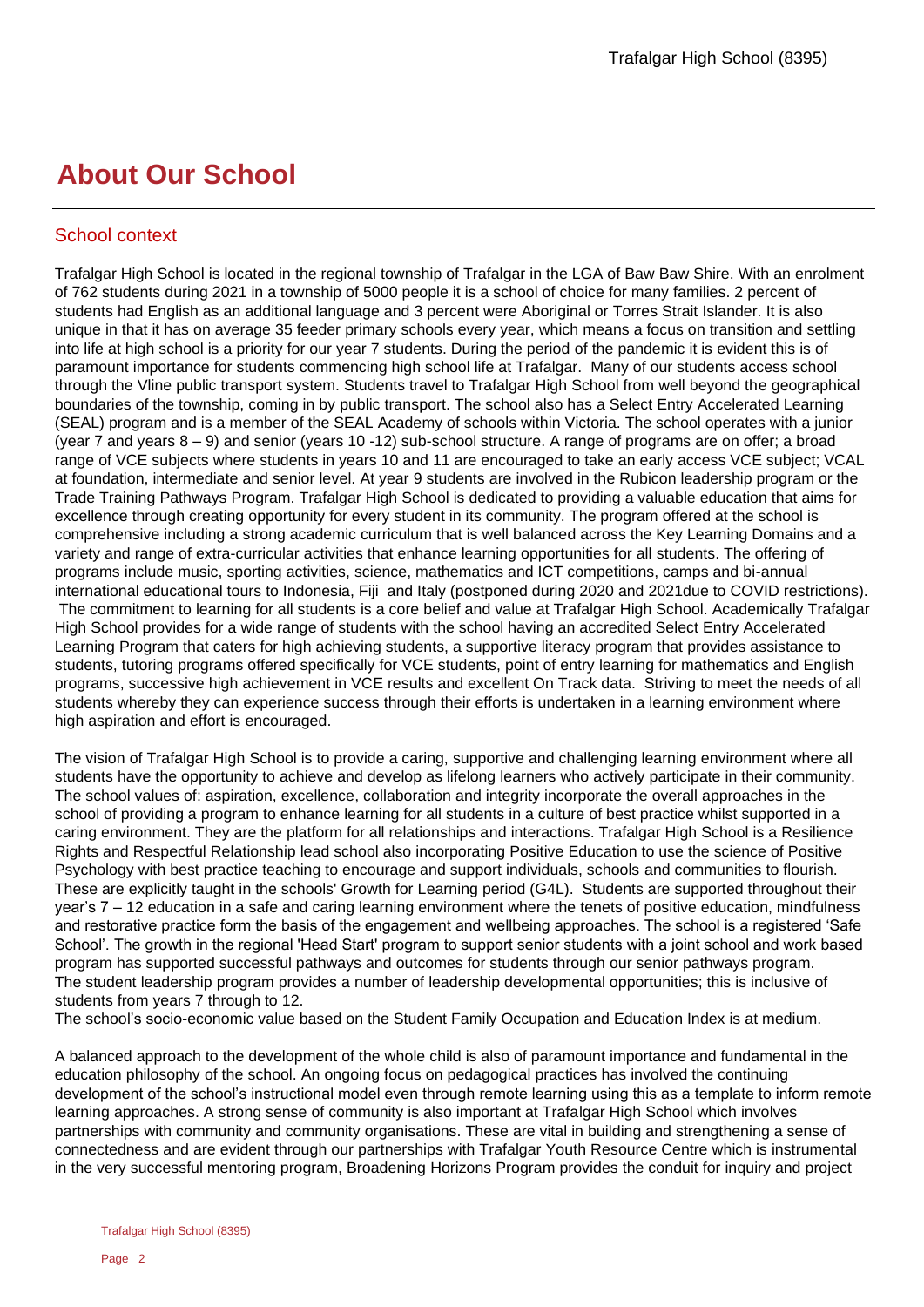based activities with the CFA (both local and regional) service clubs and organisations, business partners and the involvement and real input through student voice with student leaders. Our partnership with the Trafalgar Medical Centre has been invaluable in the provision of a doctor in residience in the school 1 morning every week. This is an arrangement through an MOU with the Medical Centre.

The school has an effective and active School Council, which is inclusive of 1 community member. The Council helps provide important viewpoints and valuable skills to help shape the direction of the school. During 2021 the Council continued to be active using technology platforms and was supportive of the Principal in undertaking additional meetings to assist with planning for COVID and in keeping the community well informed.

The parent satisfaction level as reported in the annual Parent Opinion Survey was at 74.5%, 2.1% higher than the state average. The percent endorsement by staff on School Climate as reported in the annual School Staff Survey was 59.5% which was 3.7% above state.

In 2021 the school had 71 teaching staff (54.4 effective full time), 26 non-teaching staff (15.51 effective full-time), a school Chaplain (.5), a school nurse (.2) an AFL sports trainee (full-time) and a fulltime trainee undertaking Kitchen Operations. The school undertook the process of appointing a Youth Mental Health Practitioner under the DET initiative but was unable to secure a person for this position during 2021.

#### Framework for Improving Student Outcomes (FISO)

The 2021 FISO priorities for Trafalgar High School were those as set by the DET; Happy, Active, Healthy Kids, Learning Catch-Up and Extension and Connected Schools.

Actions were:

Happy, Healthy and Active Kids:

Whole School

\*Strengthen the Growth4Learning program (MPP) within the school.

\*Revisit classroom expectations and behaviours in every class.

Classroom Level

 \*Conduct regular check-ins/conferencing with students in homegroup/pastoral care programs Individual

\*Targeting counselling and mentoring sessions for individual students with acute needs

Learning Catch-up and Extension Priority

Whole School

 \*Embed and maintain the PLC structure to support teacher collaboration and reflection of teacher practice Classroom Level

\*Use PLCs for staff to collaboratively plan units of work with a focus on differentiation

Individual

\*Establish small group tutoring programs

Connected Schools Priority

Whole School

 \*Strengthen and embed the school-wide approach to communication with whole community Classroom Level

 \*Use channels of communication to provide regular updates on student learning behaviours (GPA) Individual

\*Ensure the benefits of digital learning continue to be available to every student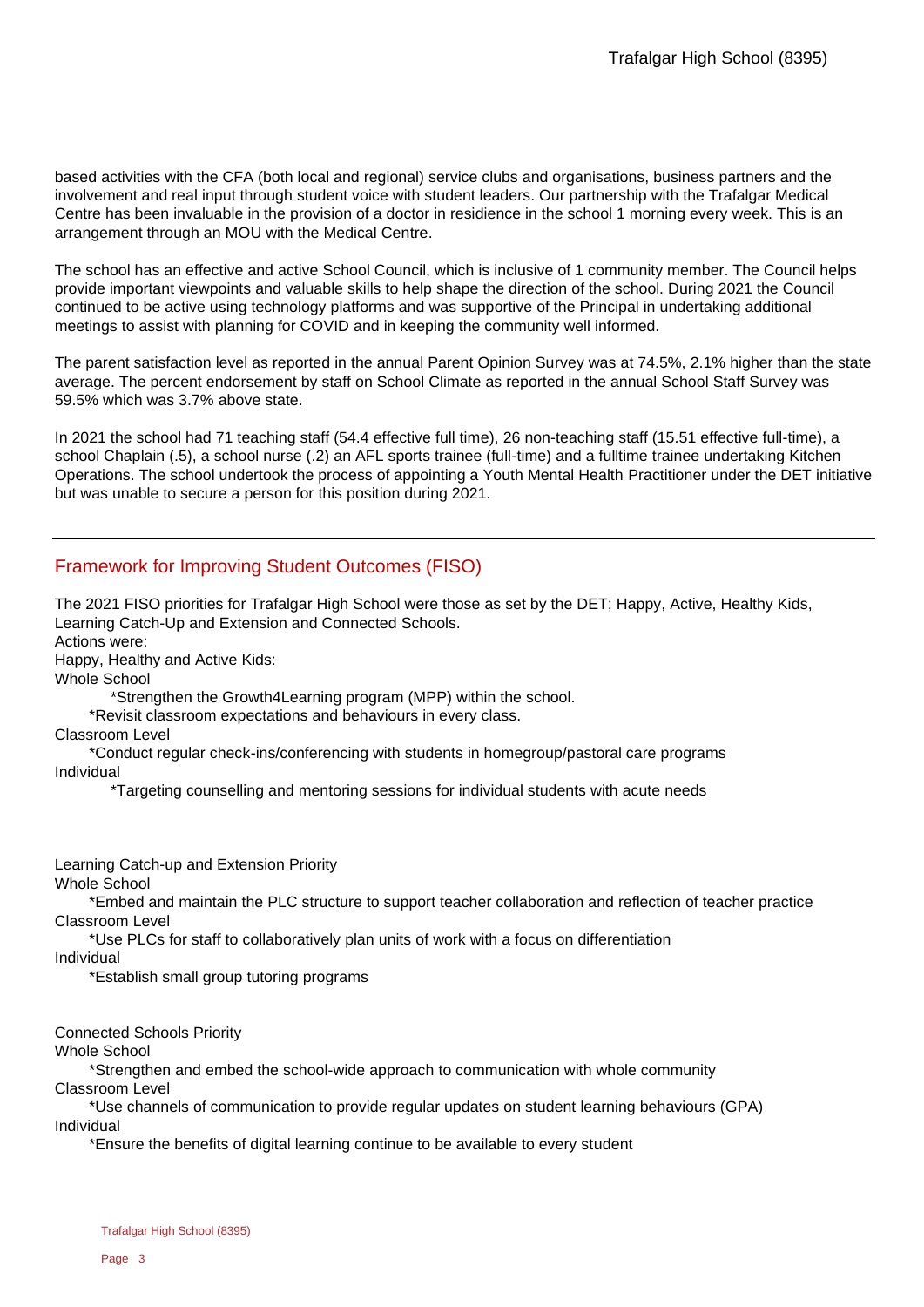The focus on differentiation through PLC structure was supported with work continuing throughout the periods of lockdown by prioritising meeting time to schedule PLC each week. The updated KLD role included overseeing assessment, reporting and a parity approach to teaching. This was a significant shift in culture, expectations and duties for these team leaders at Trafalgar High School. To support this work significant resources were redirected to the Curriculum roles within the school i.e. additional time for leaders, separating the 'arts' team to two specific teaching and learning teams i.e. 'creative and performing arts' and 'design and technology' thus creating an additional team leader. The additional assistant principal role was supported to focus on student learning and outcomes.

The four key planning documents of curriculum maps, PLC Model, Instruction Model (GRR) and Peer Observation Model were embedded in planning and meeting discussions with curriculum maps being modified to include modification and extension activities.

Classroom observations and learning walks were disrupted due to the effects of lockdowns. Due to restrictions with whole staff meetings and professional development the whole school workshop model for differentiation did not occur. Authorising KLD leaders with the change management processes and 'tight' structures of KLD and therefore PLC meetings, PLC teams were embedded within KLD structures.

When learning walks could occur in first semester staff were more accepting this was an expectation of school practice. Staff were volunteering to participate as part of the observations and to be observers.

Lesson plans developed across all KLD teams have differentiated activities and use the GRR model.

The school continued to work with the secondary CoP with senior English teachers as a regional focus throughout the year. This involved all unit 3 / 4 English teachers and the principal and assistant principal working collaboratively with all other schools in Inner Gippsland with a focus on senior English outcomes. We also continued our involvement in the Project 21 initiative, focussing on trialling a PLC approach with Year 9 Science team to differentiate learning.

We continued with our targeted Tutor Learning model, with individual learning at student's point of need the focus. This was implemented at years 7 & 8 and in years 11 & 12 with years 7, 9 (English), year 9 maths and seniors for tutoring, years 8 & 10 for MYLNS.

The revised Multi Purpose Period to the Growth for Learning (G4L) approach whereby teachers are learning tutors with the responsibility to teach the RRRR program, develop goals with students and monitor their overall achievements and wellbeing was an initial step in achieving positive results. Increased ownership by G4L teachers resulting in teachers feeling more confident and comfortable in delivering the program. Aspects at different year levels include Respectful Relationships resource material, Pathways planning, guest speakers, celebratory events. Students are involved in own goal setting and this is available for all teachers to access and support students.

RRRR session was held online during Term 3 to support new staff and was well attended by all staff During periods of remote learning, regular check in calls were made to all families by all members of THS staff. These initially occurred weekly and on parent/family requests changed to fortnightly.

#### Achievement

In the areas of student achievement The school in reading for years' 7 & 9 perform above the average results of similar schools i.e. year 7 - 50%:47.5% & year 9 - 43.1%:36.3% and below the state year 7 - 50.0%:55.2% & year 9 - 43.1%:43.9%. In numeracy the results were for similar schools; year 7 - 46.1%:55.2% & year 9 40.9%:36.1% thus performing higher than similar schools in both year levels and below the state for both year levels; year 7 - 46.1%:55.2% & year 9 40.9%:45%.

For year 9 NAPLAN Top 2 Bands above similar schools in Numeracy, Reading, Grammar & Punctuation and Spelling. Benchmark growth above similar schools in Numeracy & Spelling.

Relative growth above similar school in Numeracy.

Additional successes were noted through PAT data:

PAT Growth

0.84 over 6 months in Year 7 Maths

0.49 over 6 months in Year 7 Reading

1.26 over 1 year in Year 8 Maths

0.75 over 1 year in Year 8 Grammar & Punctuation

0.82 over 1 year in Year 9 Science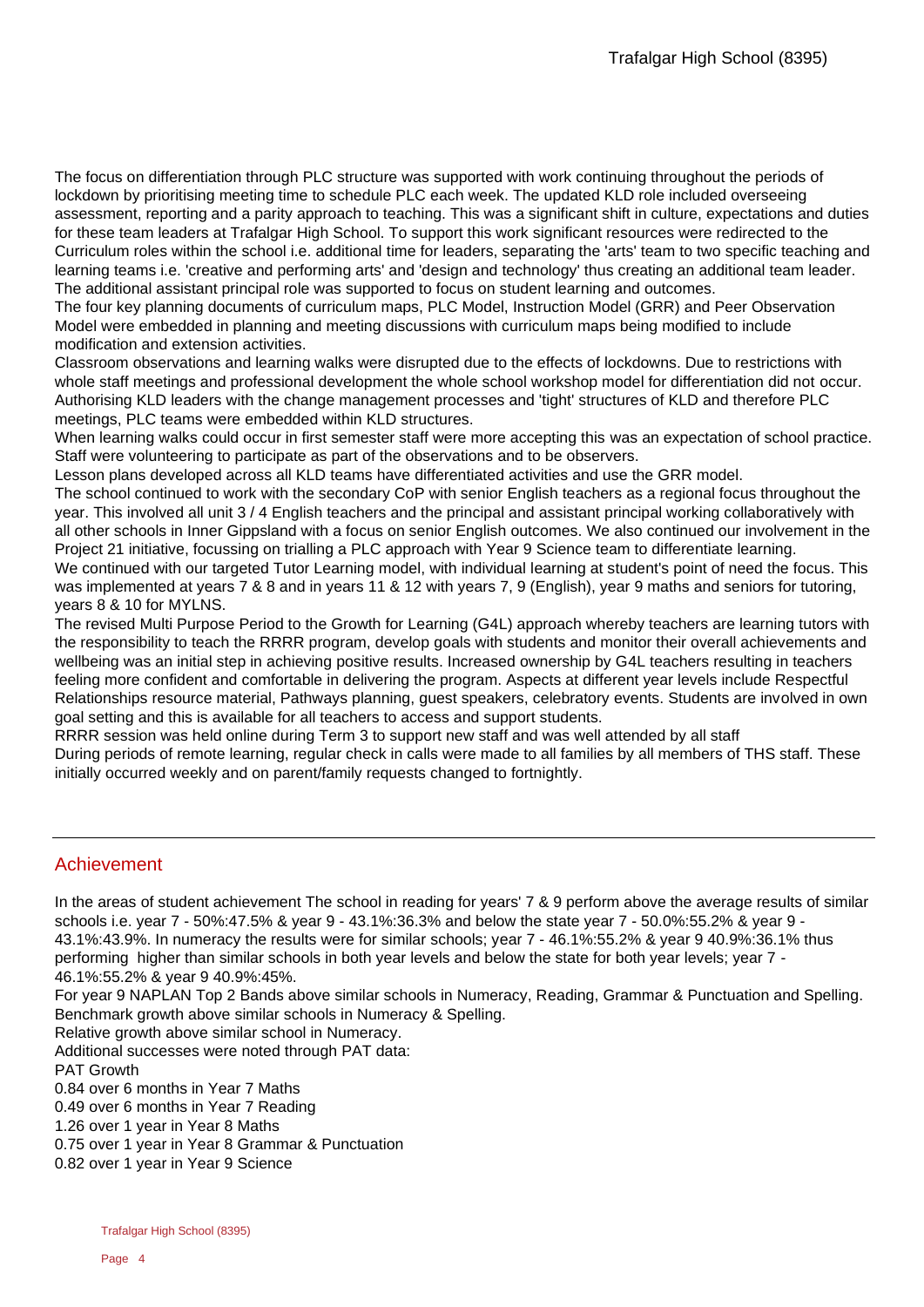Learning gain for students from year 5 to 7 in the area of high gain was greater to similar schools in numeracy and spelling and below that in reading, writing and grammar and punctuation.

Learning gain for students from year 7 to 9 in the area of high gain was greater to similar schools in numeracy, spelling and grammar and punctuation and below in reading and writing.

The highest level of student growth was in areas where PLC work occurred as a consistent approach.

Extended student absences (and teacher absences) upon return to face to face teaching created significant barriers to consistency of student learning.

In VCE the school mean study score was 27.9 for 2021, this was higher than similar schools at 26.7 and lower than the state at 28.9. The satisfactory completion rate for VCE was 95%. VET completion rates were at 84% with VCAL credits satisfactorily completed at 91%.

All students on the PSD program, Out of Home Care, Indigenous students and in addition, those considered to have complex needs all have IEPs developed and Behaviour Management Plans where required. Regular (once a term as the minimum) SSG meetings are conducted.

#### Engagement

Growth for Learning (G4L) teachers worked more effectively and collaboratively to develop lesson plans and curriculum, build rapport with students thus creating a more distributive approach to student wellbeing. G4L Year level teams (approximately 6 staff members) working collaboratively in meeting time to consider and implement resources and lessons. This discussion/collaboration continues on MS Teams to share and feedback There has been an improved attendance to G4L lessons in Year 12, where attendance has been problematic in the past. The fortnightly G4L session at Year 7 has made building rapport with the Learning Coach challenging and was particularly so with the experiences of remote learning.

On return to school following the extended remote learning periods we re-adjusted the focus in Term 4 - with a focus on collaboration and connection. Sub-schools facilitated sessions during the G4L time to support students to re-engage with their peers, build social connection and connectiveness to school. This occurred from Year 7 - 11 the school focussed on settling students back in to school in the areas of developing relationships and learning stamina. The G4L model, learning coaches, year level co-ordinators and sub school leaders were instrumental in this work and in building connections with students. This work was all undertaken alongside our welfare team.

The culture of goal setting across the school shifted throughout the year with students reporting above the state in the Attitude to School Survey for goal setting (54% THS compared to 51% like schools and network) We facilitated Teen Mental Health First Aid (Live4Life sessions) for all Year 10 students (Term 2) and all Year 8 students (Term 4) using school resources through the welfare team. The implementation of STYMIE (student reporting system) within the school was also undertaken.

Above similar schools and network in stimulated learning and effective teaching time.

Student absence at Trafalgar High School continues to be below the state average with Trafalgar High School average for 2021 to be at 16 days, similar schools at 27.6 and the state at 21. Retention continues to be below that of similar schools and the state; 66.7;78.6 & 73.2% with the 4-year average being below similar schools but higher than the state: 73.4%:77.7%:72.9%

Student exits for years 10 - 12 are slightly below similar schools and below the state; 85%:86.4%:89.2% with the 4-year average being above similar schools and below the state 86.9%:85.2%:89.2%.

Despite lockdowns, we were able to run onsite information evenings (Year 7 and SEAL). Proceeded with information